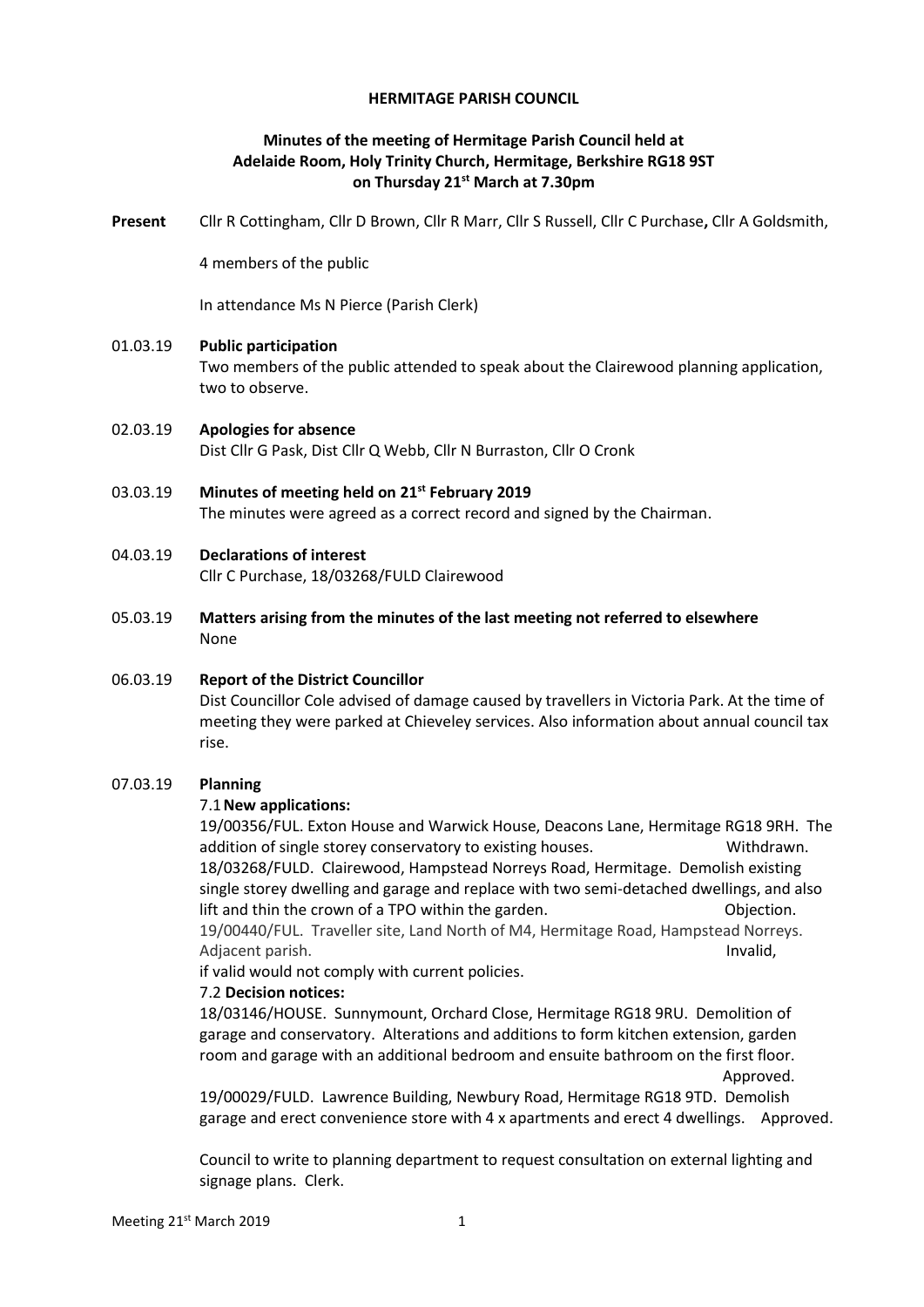# 08.03.19 **Report of Responsible Finance Officer, cheque signing and financials**

| 8.1 Report of RFO                                                        |   |             |  |           |  |
|--------------------------------------------------------------------------|---|-------------|--|-----------|--|
| Financial position as at 1 <sup>st</sup> March 2019                      |   |             |  |           |  |
| Balance carried forward                                                  |   |             |  |           |  |
| (including S106 contributions)                                           |   | £265,736.12 |  |           |  |
| Receipts to 1 <sup>st</sup> March                                        | f | 891.15      |  |           |  |
| Payments to 1 <sup>st</sup> March                                        | £ | 1,786.99    |  |           |  |
| Less unpresented cheques                                                 | f | 545.66      |  |           |  |
| Balance in hand                                                          |   | £264,294.62 |  |           |  |
|                                                                          |   |             |  |           |  |
| 8.2 Receipts and payments for consideration March 2019                   |   |             |  |           |  |
| 8.2.1 Sunshine Commercial Services Ltd monthly charge                    |   |             |  | 238.40    |  |
| 8.2.2 Grass maintenance/Contractor                                       |   | £           |  | 637.50    |  |
| 8.2.3 Cost of administration<br>Sal & exp                                |   | £           |  | 548.00    |  |
| 8.2.4 HMRC<br>paye                                                       |   | f           |  | 124.93    |  |
| 8.2.5 Cost of travel to council conference at WBC, Newbury and parking   |   | £           |  | 6.95      |  |
| 8.2.6 Cripps Fencing Services                                            |   | £           |  | 8,400.00  |  |
| 8.2.7 Hermitage Preschool, replacement cheque, grant 2018/19             |   | £           |  | 750.00    |  |
| 8.2.8 Barlow and Sons (Hermitage) Ltd, 8 invoices 901/8 various supplies |   | £           |  | 4,701.46  |  |
| 1 & 1 direct debit payment 19 <sup>th</sup> March                        |   | £           |  | 5.99      |  |
| Total                                                                    |   | £           |  | 15,413.23 |  |
|                                                                          |   |             |  |           |  |

8.2.9 Hermitage Parish Council, transfer funds from

Lloyds treasurers (current) to 3 month deposit account  $\qquad 20,000.00$ from Lloyds treasurers a/c to Metro deposit a/c as agreed at February meeting. £40,000.00 8.3 Grants 2019/20. Awards to Village Hall, Preschool, Horticultural Society, Church and Cubs, unanimously agreed. Appendix 1.

8.4 To instruct internal auditor Michelle Hillman: unanimously agreed.

8.4.1 Disaster recovery plan: outstanding

8.4.2 Investment and fraud policies: outstanding

8.4.3 Equal opportunity policy: outstanding

8.4.4 Harassment and dignity at work: Cllr Goldsmith to review with complaints policy.

8.4.5 Financial regulations under review

Councillors to consider policies and report any amendments to Clerk by Friday 29<sup>th</sup> March, 8.5 Budget 2018/19. To transfer;

£500 from grants to computer equipment to pay for projector, shared with Horticultural Society.

£750 from S106 to capital spending to match fund £5,000 grant obtained from West Berkshire Council for the active travel route.

£16,600 from commuted sum to Furze Hill other toward fencing works and maintenance. To ensure sufficient free funds were available at the end of 2018-19 financial year to flow through into 2019-20 budget;

£1,800 from S106 to open spaces for fencing works in Pinewood Park. Unanimously agreed. 8.6 Budget 2019/20. Unanimously agreed. Appendix 2

# 09.03.19 **Burial ground**

To develop a brochure for the burial ground, to include costs and rules. Cllr Marr 9.1 Cheque returned.

#### 10.03.19 **Highways**

10.1 Potential extinguishment of public footpaths and bridleways: Clerk has written to Highways regarding damage. Clerk to follow through.